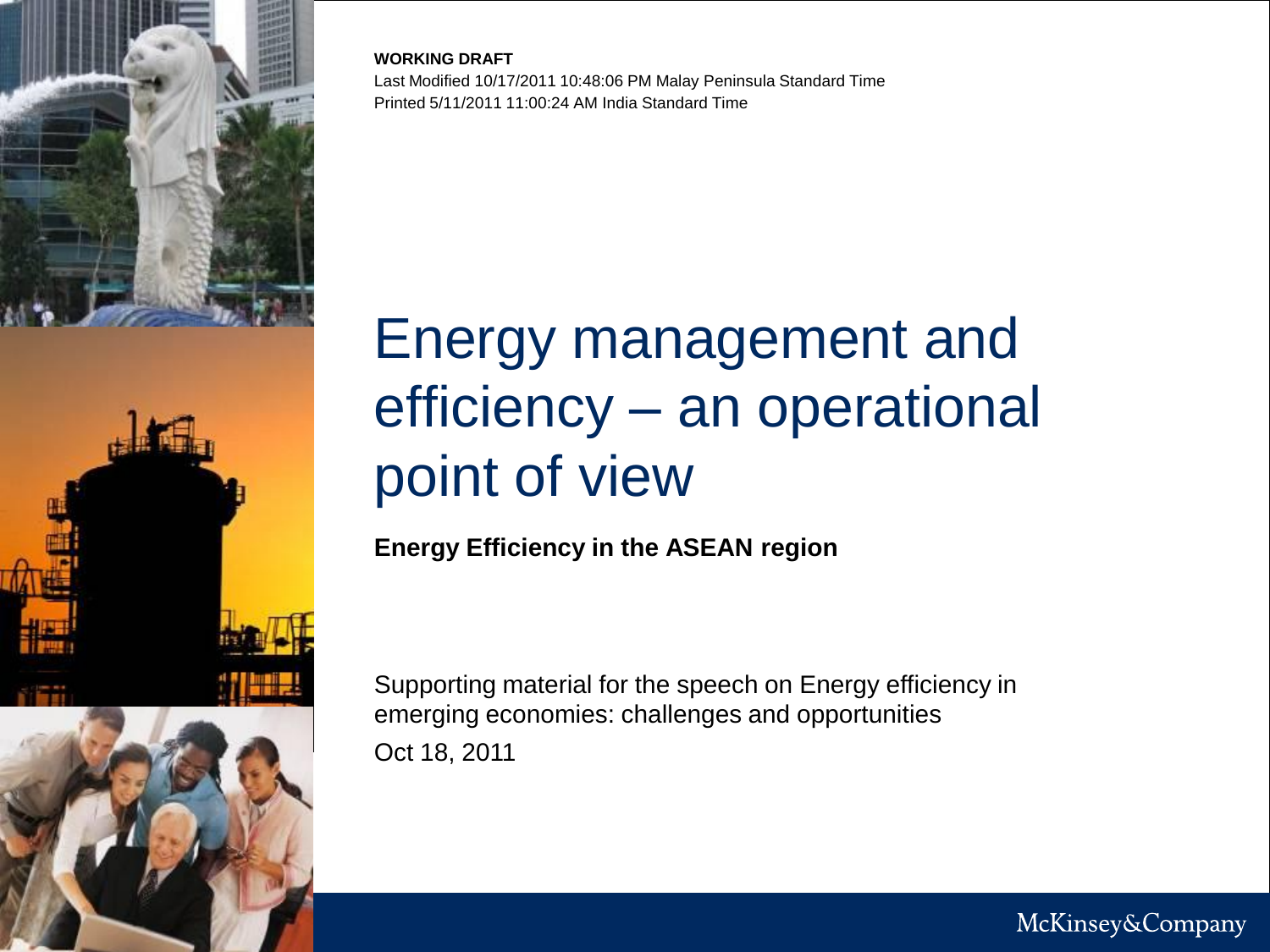#### **Across most economies, Energy efficiency has been neglected for a long time, lagging behind labor and material productivity** ROUGH ESTIMATES

### **Low transparency on energy consumption**

- **Energy costs only** available at plant level
- **Energy utilization not** tracked rigorously
- **Few standardized** procedures for energy management
- **Example 1** Lack of energy cost allocation according to consumption

#### **Energy productivity has been neglected**

#### $\Omega$ 50 100 150 200 250 300 350 1960 1980 2000 **Material** productivity 1980 Energyproductivity Labor productivity **Typical productivities changes in developed economies**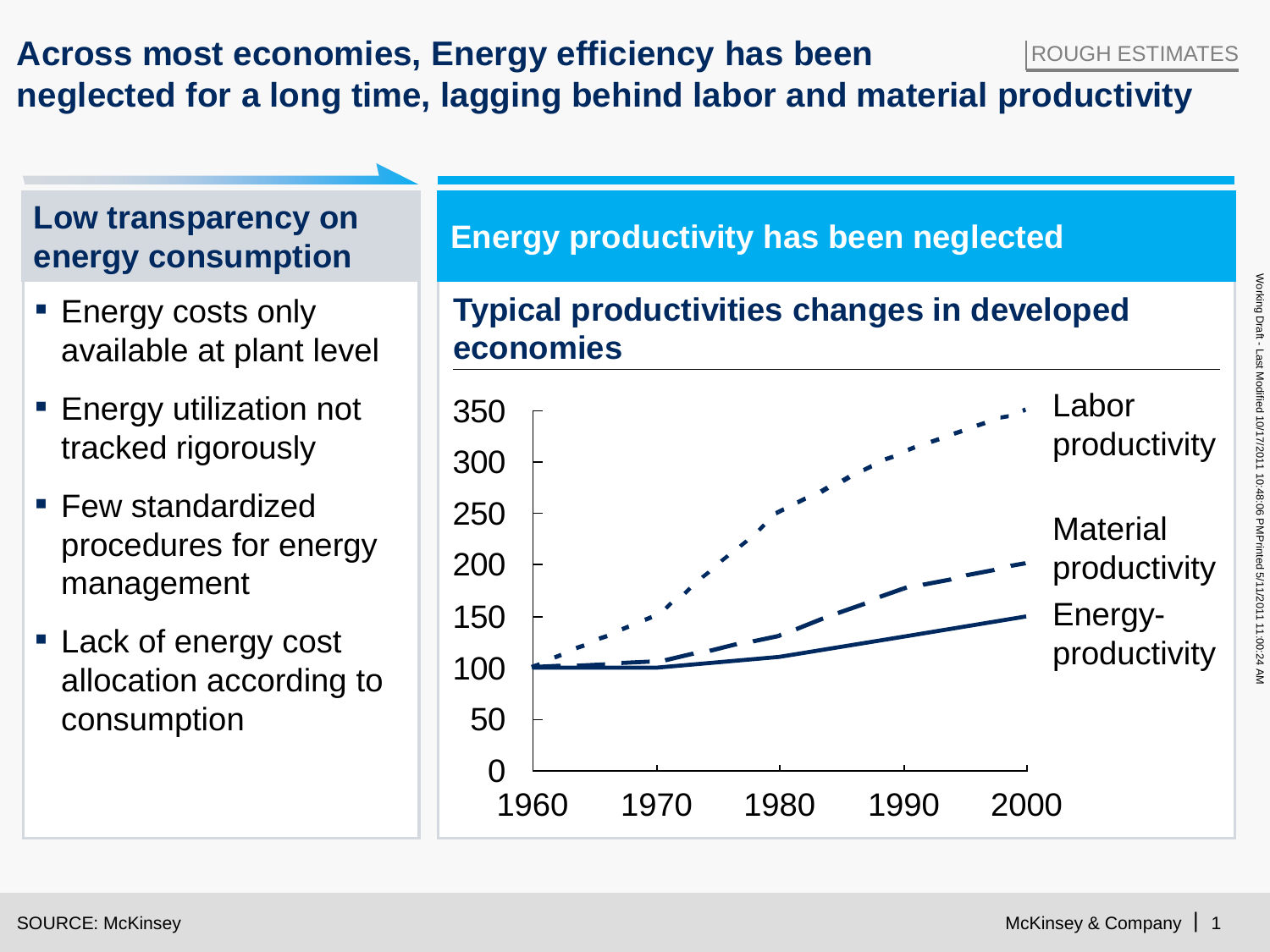# **Energy efficiency can be improved by 10 – 15% across all sub sectors of industry**

Percent



**Impact achieved**

 $Min \longleftrightarrow Max$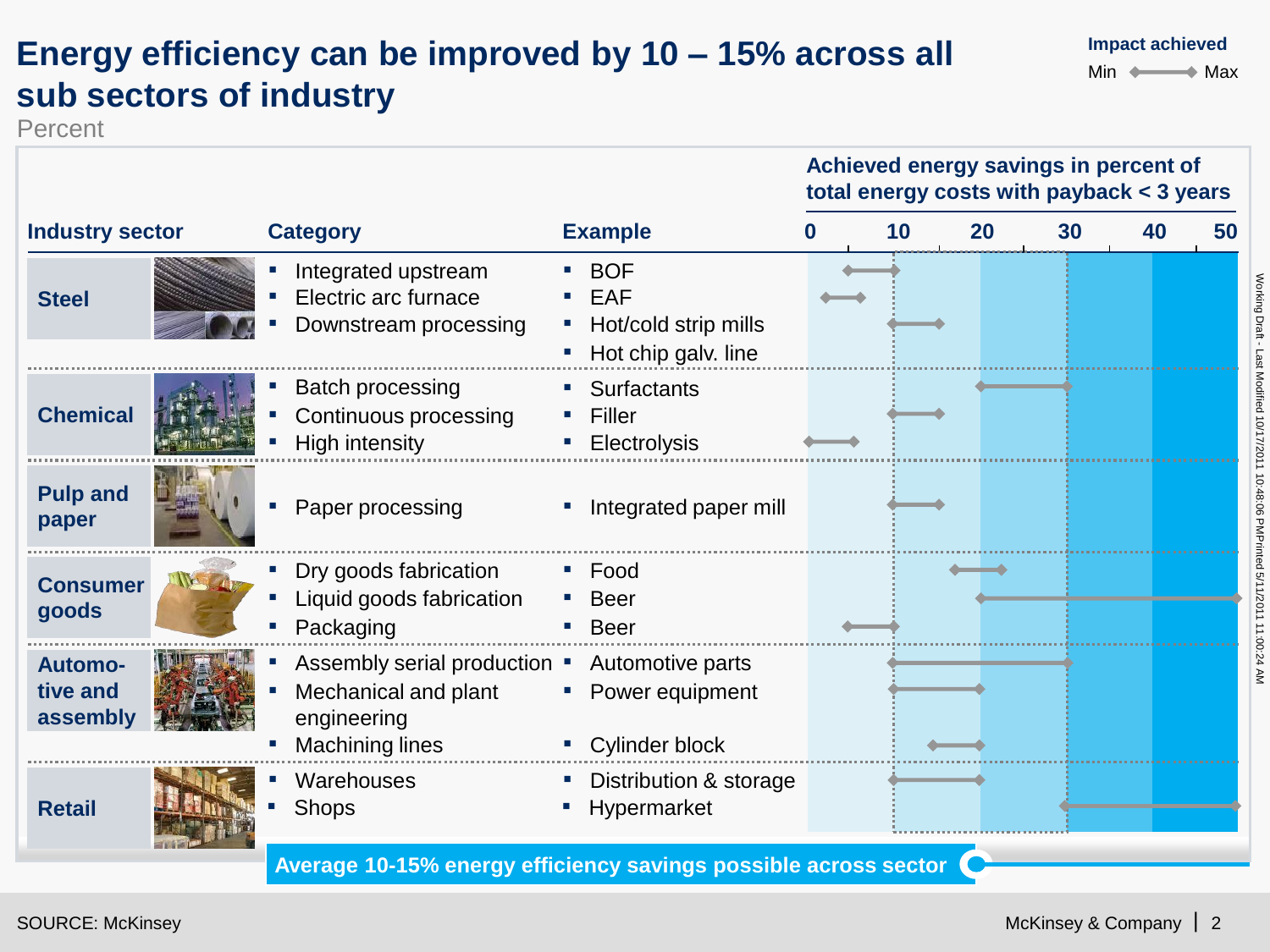#### **Good news for emerging economies facing high WACC – Many energy efficiency opportunities can be realized without significant investments**

**Typical industrial company**

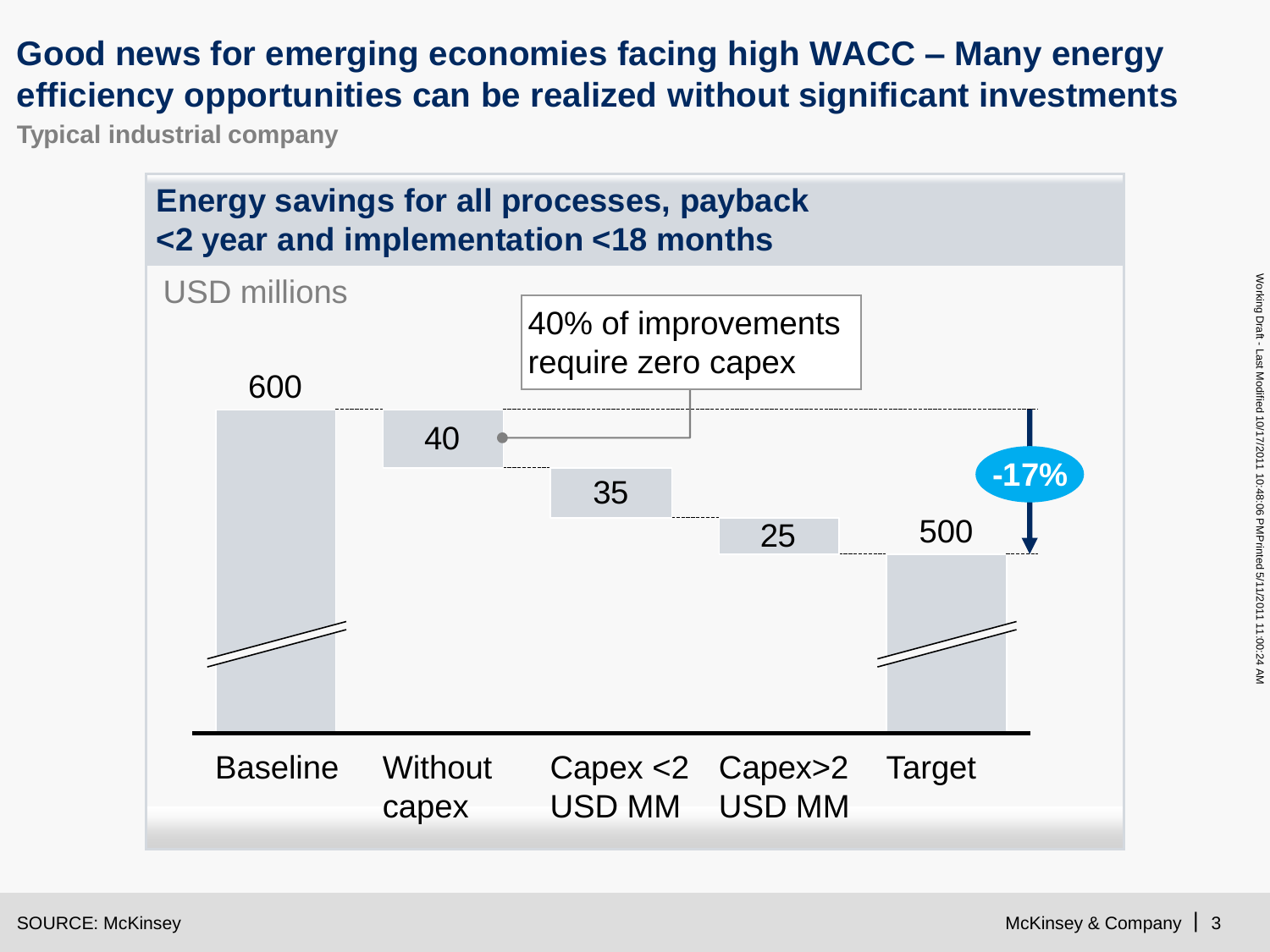## **In the journey to capture energy efficiency opportunities, there are five key barriers**

|                           | <b>Typical observations of practices and mindsets</b>                                                               |
|---------------------------|---------------------------------------------------------------------------------------------------------------------|
| <b>Lack of</b>            | • Lack of top-down targets                                                                                          |
| awareness &               | • Typically low or no targets for improving existing                                                                |
| aspiration                | assets                                                                                                              |
| <b>Lack of</b>            | • Lack of capabilities to optimize energy efficiency                                                                |
| capabilities              | across value chain                                                                                                  |
| "Return on<br>mgmt. time" | " Typically, no "silver bullets"; thus "return on time"<br>compared to other operational levers perceived as<br>low |
| <b>Lack of</b>            | • Difficulty in justifying investments                                                                              |
| <b>Capital</b>            | " Limited capital allocated towards higher ROI                                                                      |
| allocation                | projects                                                                                                            |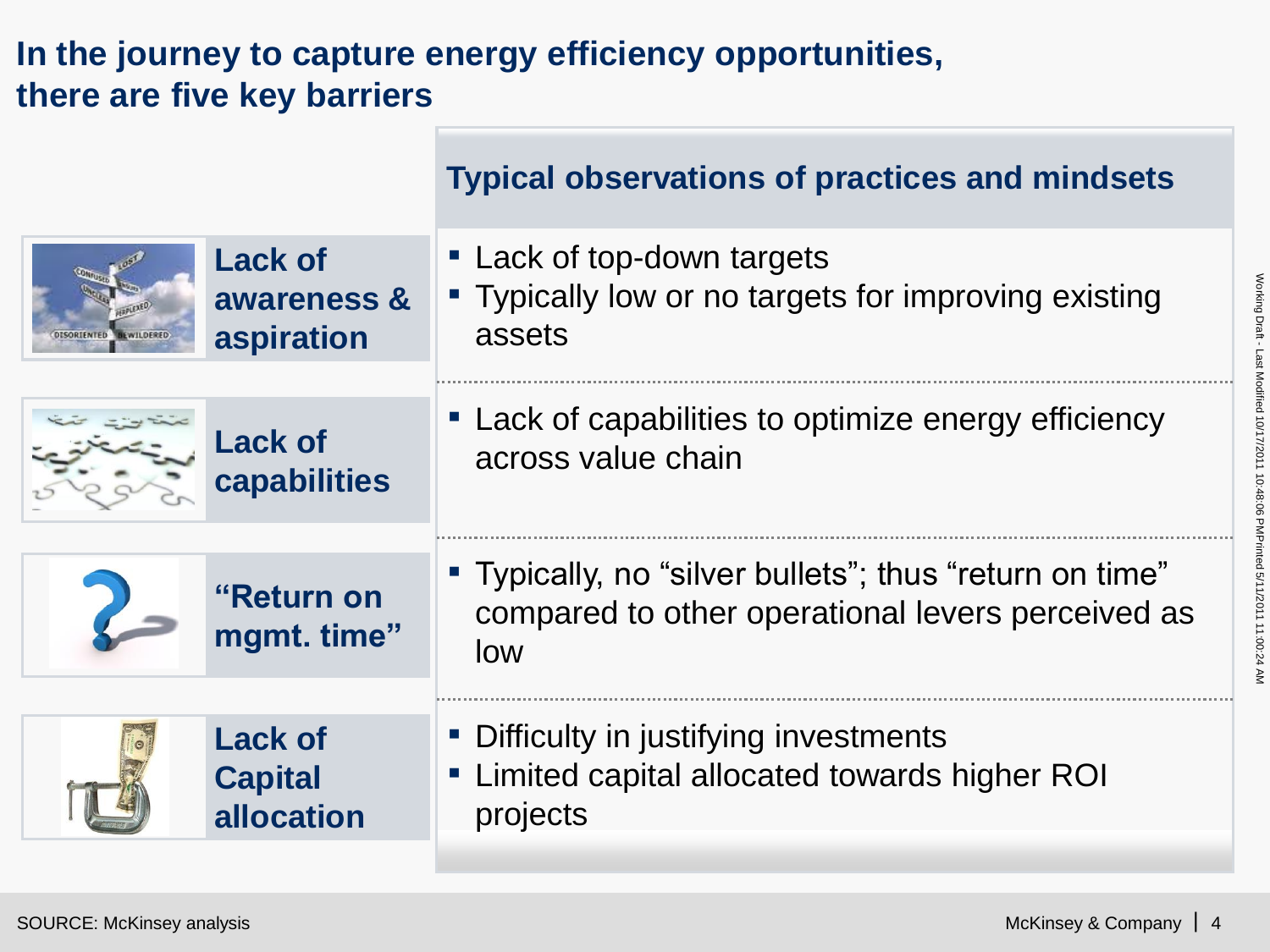### **Policy makers and governments can help in multiple areas…**



#### **Encouraging private sector adoption**

- Create transparency on current performance, and on opportunity – e.g. industry wide benchmarking
- **EXED** Lowering the "barrier to entry" – subsidise selected initial efforts
- Helping access latest technology and expertise from around the world, at competitive prices
- Create "adult" learning zones e.g. Green Factories
- Help create role model industries, that inspire the community